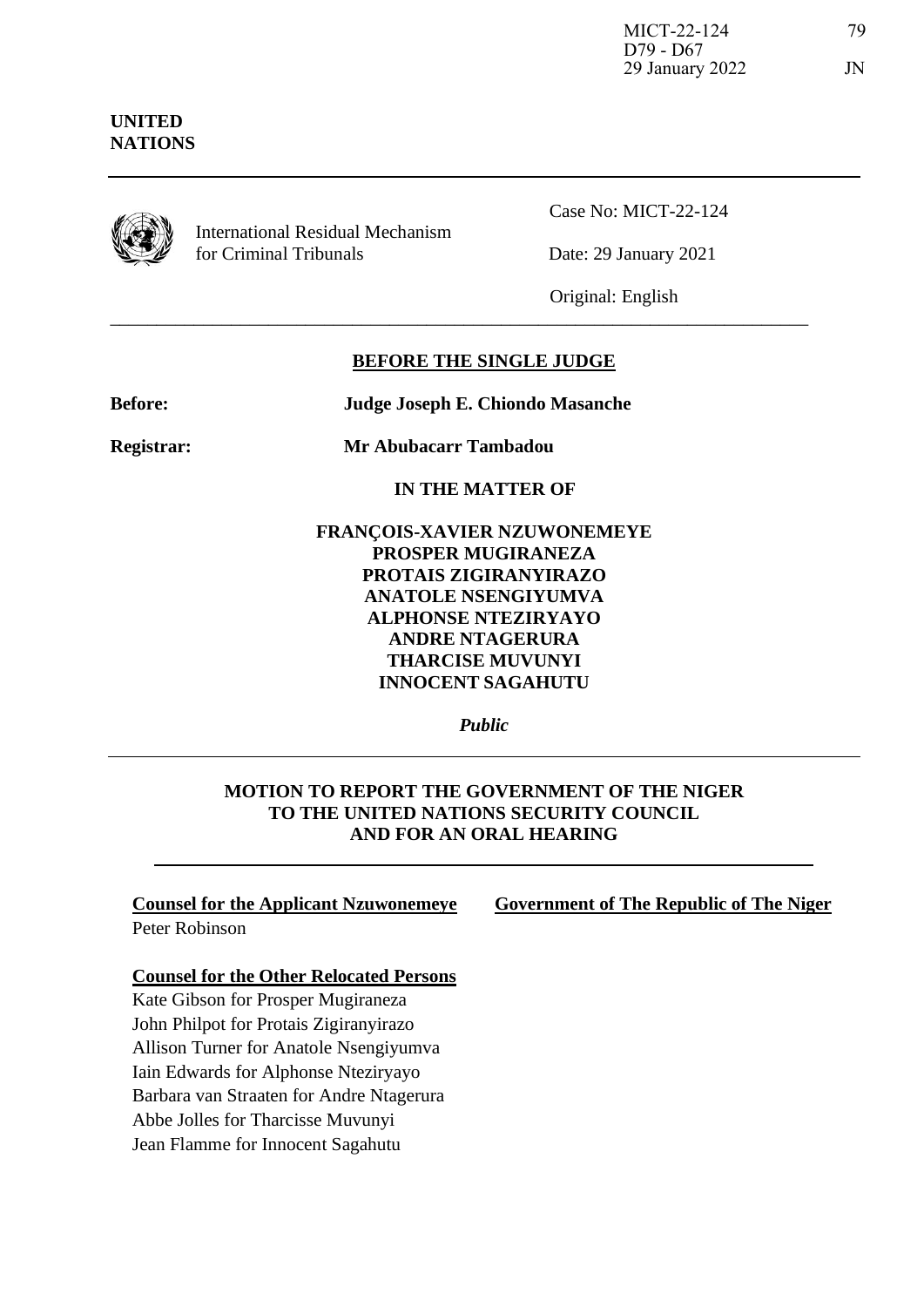#### **Introduction**

1. Francois-Xavier Nzuwonemeye hereby moves, pursuant to Rule 8(a) of the Rules of Procedure and Evidence, that the Single Judge request the President of the Mechanism to report to the United Nations Security Council that the Government of the Republic of The Niger ("Niger") has failed to comply with its obligations under Article 28 of the Statute by failing to ensure his fundamental human rights, failing to comply with its obligations under the Relocation Agreement, failure to return his identification documents, refusing to allow him freedom of movement, and failing to extend the stay of the expulsion order, as ordered in the *Further Order to the Republic of Niger and to the Registrar* (14 January 2022).

2. Major Nzuwonemeye requests that an oral hearing be scheduled on this motion to give Niger a full opportunity to be heard before a report of its non-compliance is made to the United Nations Security Council, and that the Registrar be ordered to take all steps necessary to ensure that Major Nzuwonemeye be present at such a hearing.

#### **Procedural History**

3. Major Francois-Xavier Nzuwonemeye was acquitted by the International Criminal Tribunal for Rwanda ("ICTR") on 11 February 2014, after spending 14 years in detention.<sup>1</sup>

4. Following his acquittal, Major Nzuwonemeye was released to live in a safe house in Tanzania with the financial and diplomatic assistance of the ICTR, and later the Residual Mechanism. Since then, he has been engaged in a years-long effort to reunite with his family, who are citizens and residents of France.<sup>2</sup>

5. On 18 November 2021, Major Nzuwonemeye was informed for the first time about his possible relocation to Niger pursuant to an agreement between the Government of Niger and the Mechanism ("Relocation Agreement") entered into three days earlier. In the agreement, Niger accepted to relocate him within its territory and committed to granting him residence documents and permanent residence status.<sup>3</sup>

6. Major Nzuwonemeye agreed to the terms of the relocation. On 5 December 2021, he was transferred to Niger by the Mechanism along with seven other acquitted or released persons.

<sup>1</sup> *Ndindiliyimana v Prosecutor*, No. ICTR-00-56-A, *Judgement* (11 February 2014)

<sup>2</sup> See *Prosecutor v. Nzuwonemeye,* MICT-13-43, *Decision on the Appeal of the Single Judge's Decision of 22 October 2018* (17 April 2019)*.*

<sup>3</sup> *In the Matter of Nzuwonemeye et al,* MICT-13-43, *Order to the Republic of Niger to Stay the Expulsion Order of Relocated Persons and Order for Submissions* (31 December 2021), p. 2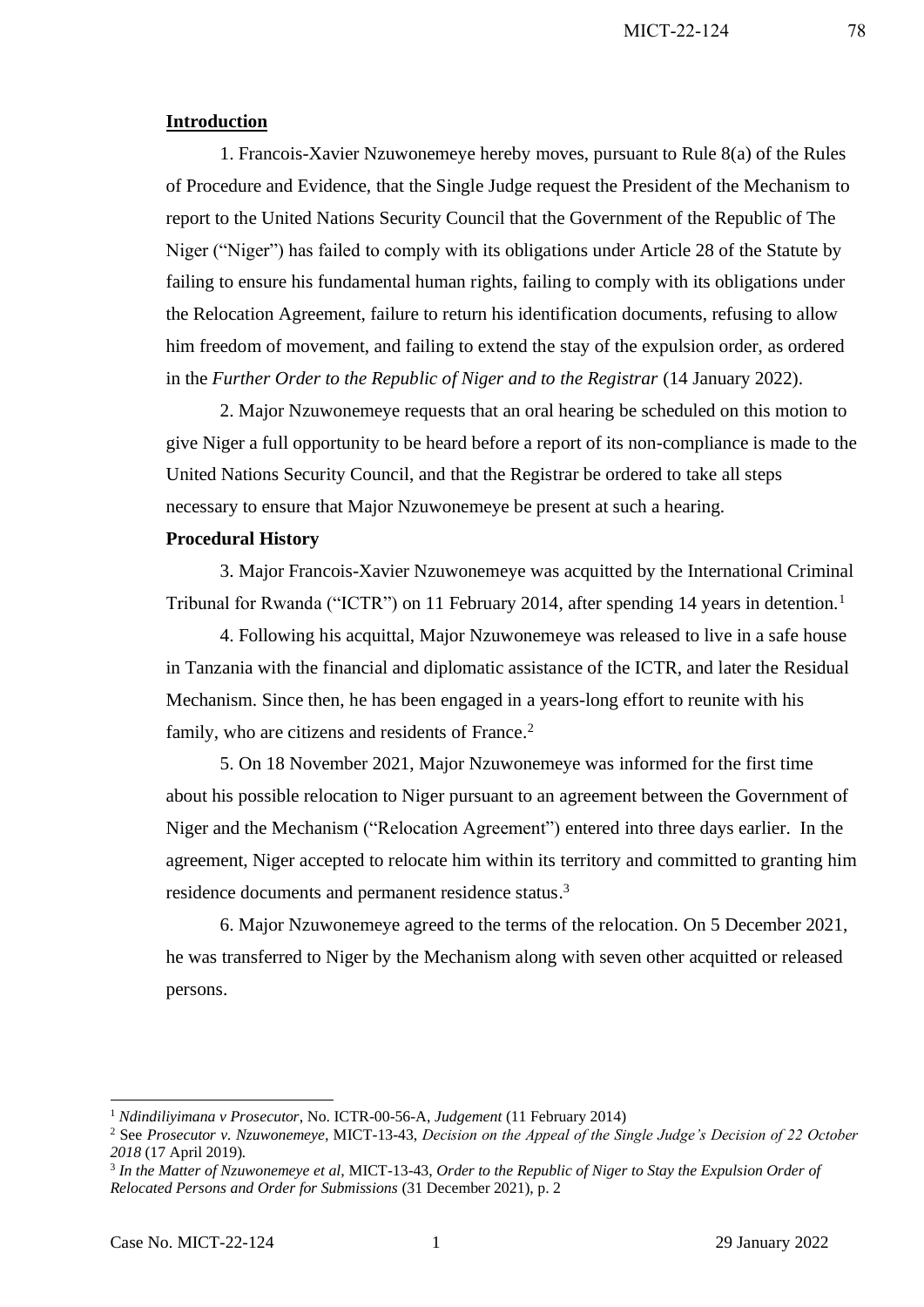7. Upon his arrival, he was provided with an identity document by the government of Niger. However, the government subsequently requested that he return that document, telling him that corrections needed to be made to it.

8. On 22 December 2021, the Government of Niger posted armed policemen at the residence where he and the other acquitted or released persons were living and prevented them from leaving the residence.

9. On 27 December 2021, Major Nzuwonemeye was served with a "definitive expulsion order" issued by the authorities of Niger, formally requiring he and the other seven acquitted and released persons to leave the territory of Niger within 7 days, on or before 3 January 2022 for "diplomatic reasons".<sup>4</sup>

10. On 29 December 2021, Major Nzuwonemeye filed his *Urgent Request for an Order of Cooperation to the Government of the Republic of The Niger (29 December 2021)* in case no. MICT-13-43. He requested that the government of Niger be ordered to permit his continued presence on its territory until the Mechanism's Registrar has arranged for his relocation to another safe State, or the Expulsion Order is reversed.

11. On 30 December 2021, the President assigned the request to Judge Joseph Masanche.<sup>5</sup> On that same day, the President, noting that the expulsion order appeared to be in violation of both the spirit and letter of the Relocation Agreement, issued an instruction to the Registrar to, *inter alia*, engage with the Government of Niger and to to "take all necessary actions in order to ensure that the Expulsion Order does not cause any prejudice to the fundamental rights of the Relocated Persons."<sup>6</sup>

12. On 31 December 2021, Judge Joseph Masanche ordered Niger to stay the Expulsion Order and to allow the relocated persons to remain on its territory, in accordance with the terms of the Relocation Agreement, pending the final adjudication of the matter. Niger was further ordered to file written submissions within 30 days.<sup>7</sup>

13. On 4 January 2022, the Registrar filed a confidential and *ex parte* submission to the Single Judge indicating that he was informed, by a note verbale dated 4 January 2022, that the Government of Niger had decided to grant an additional 30 days to the Relocated

<sup>4</sup> Arrêt 001258 – MI/D/DOPN/DS du 27 décembre 2021 portant expulsion définitive du territoire de la République du Niger de huit (08) ressortissants rwandais ("Expulsion Order"). This document was Annex A to his *Urgent Request for an Order of Cooperation to the Government of the Republic of The Niger* (29 December 2021) filed in MICT-13-43. 5 *In the Matter of Nzuwonemeye et al,* MICT-13-43, *Order Assigning Motions to the Duty Judge of the Arusha Branch* 

<sup>(30</sup> December 2021).

<sup>6</sup> *In the Matter of Nzuwonemeye et al,* MICT-13-43, *Instruction to the Registrar* (30 December 2021).

<sup>7</sup> *In the Matter of Nzuwonemeye et al,* MICT-13-43, *Order to the Republic of Niger to Stay the Expulsion Order of Relocated Persons and Order for Submissions* (31 December 2021)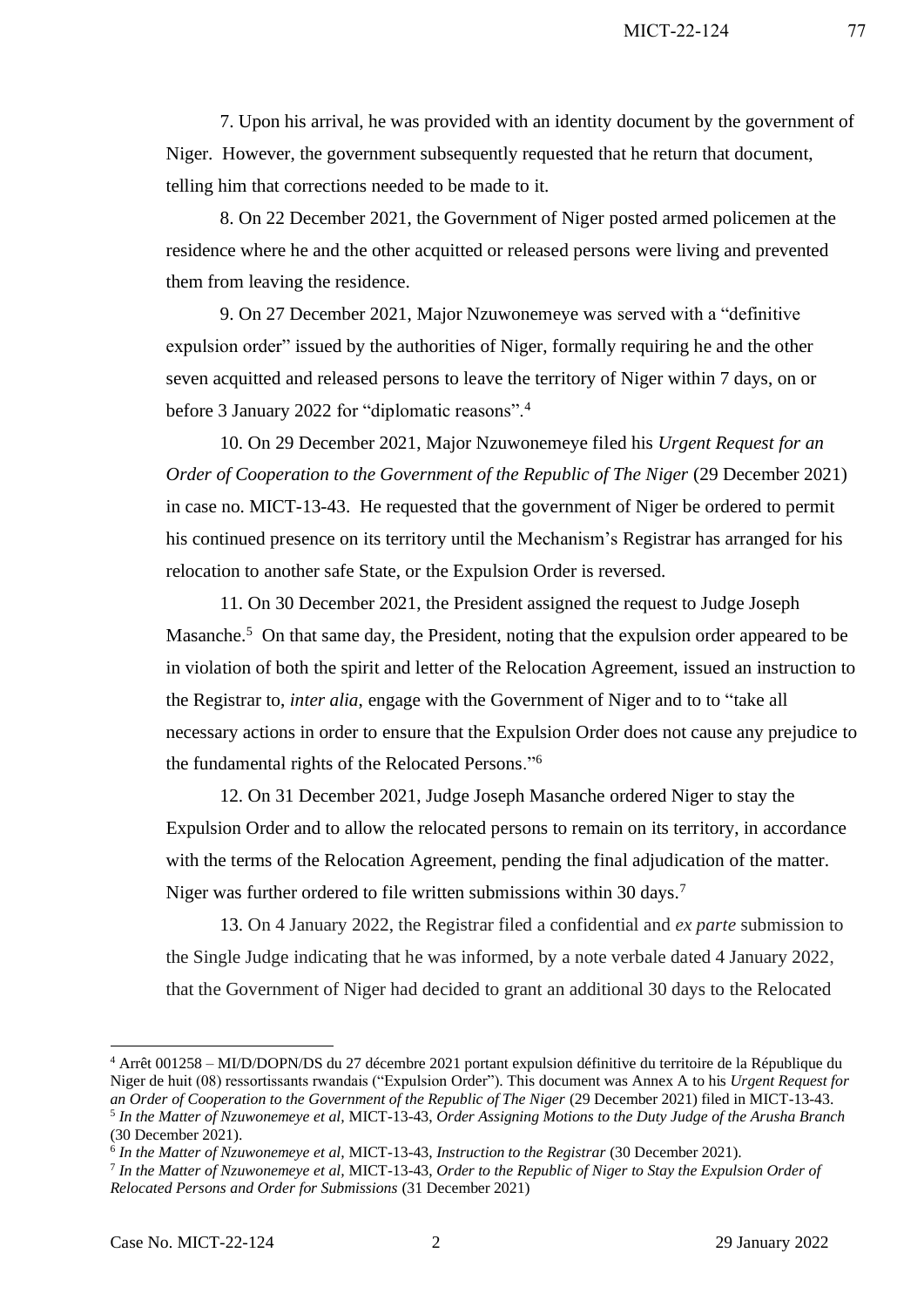Persons to leave the territory of Niger in order to allow the Mechanism to find another relocation country. 8

14. On 14 January 2021, Judge Masanche, after having been informed that Niger had placed the acquitted and released persons under house arrest since 22 December 2021 and had not returned their identification documents,<sup>9</sup> issued another order to Niger. He ordered Niger "to continue to execute and apply all dispositions of the Relocation Agreement, in full compliance with their letter and spirit, and to ensure the safety and welfare of the Relocated Persons pending final adjudication of the matter" and "to ensure that the Relocated Persons have their identification documents returned and enjoy freedom of movement on its territory, in accordance with Article 5 of the Relocation Agreement, pending final adjudication of the matter." He further indicated that Niger was obligated not to limit its stay of the expulsion order to 30 days, but until final resolution of the dispute.<sup>10</sup>

15. On 25 January 2022, the courts of Niger dismissed an application brought by the acquitted and released persons for restoration of their freedom of movement and identification documents, finding the application to be moot in light of Judge Masanche's *Further Order*. 11

16. As of the date of the filing of this motion, Major Nzuwonemeye and his fellow acquitted and released persons have not been able to leave their house since 22 December 2021 and have not had their identification documents returned to them. Niger has not extended the stay on its expulsion order past 30 days, which expire on 2 February 2022.<sup>12</sup>

17. Since the expulsion order was issued, the Registrar has been working hard to find another State to receive Major Nzuwonemeye and his fellow acquitted and released persons. As of the date of the filing of this motion, no State appears to have been found.

18. Major Nzuwonemeye fears that he will be expelled to Rwanda when the stay of the expulsion order expires on 2 February 2022. He has a genuine fear of persecution in Rwanda as a result of his position in the Rwandan Armed Forces during the genocide and the attitude of the Rwandan government towards leaders of those armed forces and other leaders of the regime of President Juvenal Habyarimana.

<sup>&</sup>lt;sup>8</sup> Further Order to the Republic of Niger and to the Registrar (14 January 2022), para. 11

<sup>9</sup> *In the Matter of Protais Zigiranyirazo,* No. MICT-12-27, *Urgent Motion by Protais Zigiranyirazo Concerning Flagrant Violations by Niger of the Mechanism Order and Related Requests* (6 January 2022), paras. 3.4 <sup>10</sup> Further Order to the Republic of Niger and to the Registrar (14 January 2022), pp. 5,7.

<sup>&</sup>lt;sup>11</sup> The order from the court in Niger is attached as Annex  $A(1)$  to this motion.

<sup>&</sup>lt;sup>12</sup> See Declaration of Francois-Xavier Nzuwonemeye attached as Annex A to this motion.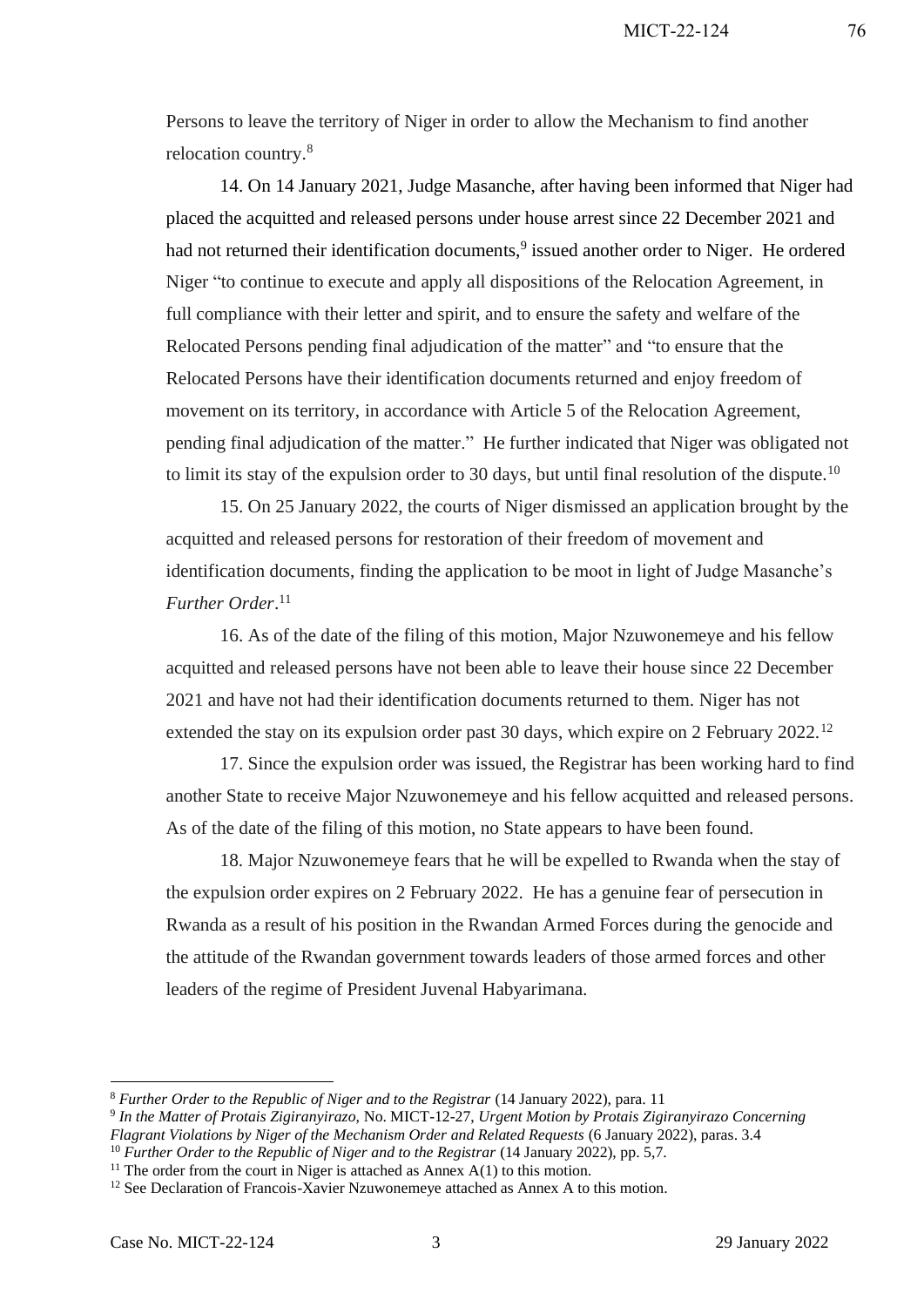#### **Relevant Provisions**

19. Article 28(2) of the Mechanism Statute provides that:

1. States shall cooperate with the Mechanism in the investigation and prosecution of persons covered by Article 1 of this Statute.

2. States shall comply without undue delay with any request for assistance or an order issued by a Single Judge or Trial Chamber in relation to cases involving persons covered by Article 1 of this Statute, including, but not limited to:

(a) the identification and location of persons;

(b) the taking of testimony and the production of evidence;

(c) the service of documents;

(d) the arrest or detention of persons;

(e) the surrender or the transfer of the accused to the Mechanism.

3. The Mechanism shall respond to requests for assistance from national authorities in relation to investigation, prosecution and trial of those responsible for serious violations of international humanitarian law in the countries of former Yugoslavia and Rwanda, including, where appropriate, providing assistance in tracking fugitives whose cases have been referred to national authorities by the ICTY, the ICTR, or the Mechanism.

20. Rule 8 of the Mechanism' Rules of Procedure and Evidence provides that:

(A) Except in cases to which Rules 13, 16, 61, or 63 apply, where the Trial Chamber is satisfied that a State has failed to comply with an obligation under Article 28 of the Statute relating to any proceedings before that Trial Chamber, the Trial Chamber may request the President to report the matter to the Security Council, who shall notify the Security Council thereof.

(B) If the Prosecutor satisfies the President that a State has failed to comply with an obligation under Article 28 of the Statute in respect of a request by the Prosecutor under Rules 9, 36, or 37, the President shall notify the Security Council thereof.

21. Article 31 of the *Agreement between the United Nations and the Kingdom of The* 

*Netherlands concerning the Headquarters of the International Residual Mechanism for Criminal Tribunals* (23 February 2015) and Article 30 of the *Agreement between the United Nations and the United Republic of Tanzania concerning the Headquarters of the International Residual Mechanism for Criminal Tribunals* (26 November 2013) obligates the governments of The Netherlands and Tanzania to allow entry into its territory of all persons required to be present at the seat of the Mechanism.

22. Article 31(1) of the Netherlands agreement provides:

All persons referred to in Articles 21, 23, and 24 of this Agreement,  $^{13}$  as notified as such by the Registrar, or an official designated by him or her to the host State, shall have the right of unimpeded entry into, exit from, and subject to paragraph 3

<sup>&</sup>lt;sup>13</sup> Article 24 refers to persons required to be present at the seat of the Mechanism.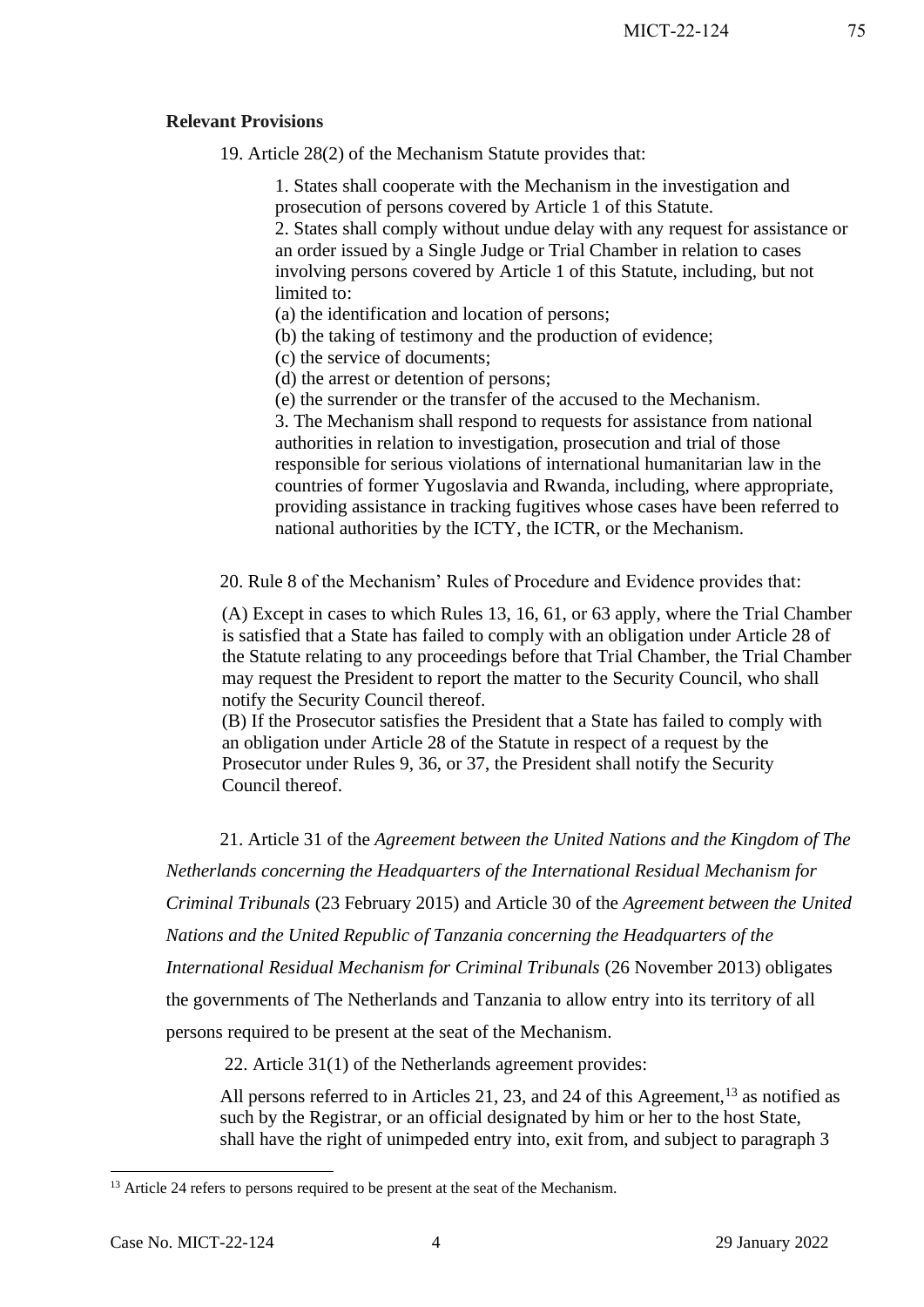of this Article, movement within the host State, as appropriate and for the purposes of the Mechanism.

23. Article 30(1) of the Tanzania agreement provides:

Officials of the Mechanism, defence counsel and persons assisting defence counsel, witnesses and persons accompanying them, experts on mission for the Mechanism, suspects or accused, interns, legal researchers, and other persons required to be present at the seat of the Mechanism as notified as such by the Registrar, or an official designated by him or her to the host State, shall have the right of unimpeded entry into, exit from, and movement within the host State, including unimpeded access to the premises of the Mechanism.

#### **Argument**

## I. **Niger has Failed to Comply with its Obligations Under Article 28**

24. As set forth in the attached declaration of Major Nzuwonemeye, and as has already been found by the Single Judge, Niger has failed to comply with the Single Judge's *Further Order* by continuing to refuse to allow Major Nzuwonemeye and the other acquitted and released persons to leave their residencerefusing to return their identification documents, and failing to extend the stay of its expulsion order beyond 30 days.

25. That violation of the order continues to the present day.

#### II. **An Oral Hearing Should be Held**

26. It has been the practice of the Mechanism, as well as the ICTY, to hold an oral hearing at which the State can be heard, prior to issuing a binding order or reporting the State to the United Nations Security Council. Major Nzuwonemeye requests that this practice be followed here.

27. The most recent occasion in which this practice has been followed was in the *Ngirabatware* case, where the Government of Turkey was invited to appear at an oral hearing to explain its refusal to release Judge Aydin Sefa Akay after having arrested him in violation of his immunity as a United Nations judge.<sup>14</sup>

28. Other occasions in which States have been given the opportunity to be heard at an oral hearing at the ICTY include a request directed at NATO and its Member States,<sup>15</sup> a

<sup>14</sup> *Prosecutor v. Ngirabatware,* MICT-12-29-R*, Order for Oral Hearing* (21 December 2016).

<sup>15</sup> *Prosecutor v Milutinovic et al*, No. IT-05-87-PT, *Scheduling Order for Hearing on General Ojdanic's Second Application for Orders to NATO and States for Production of Information* (7 September 2005)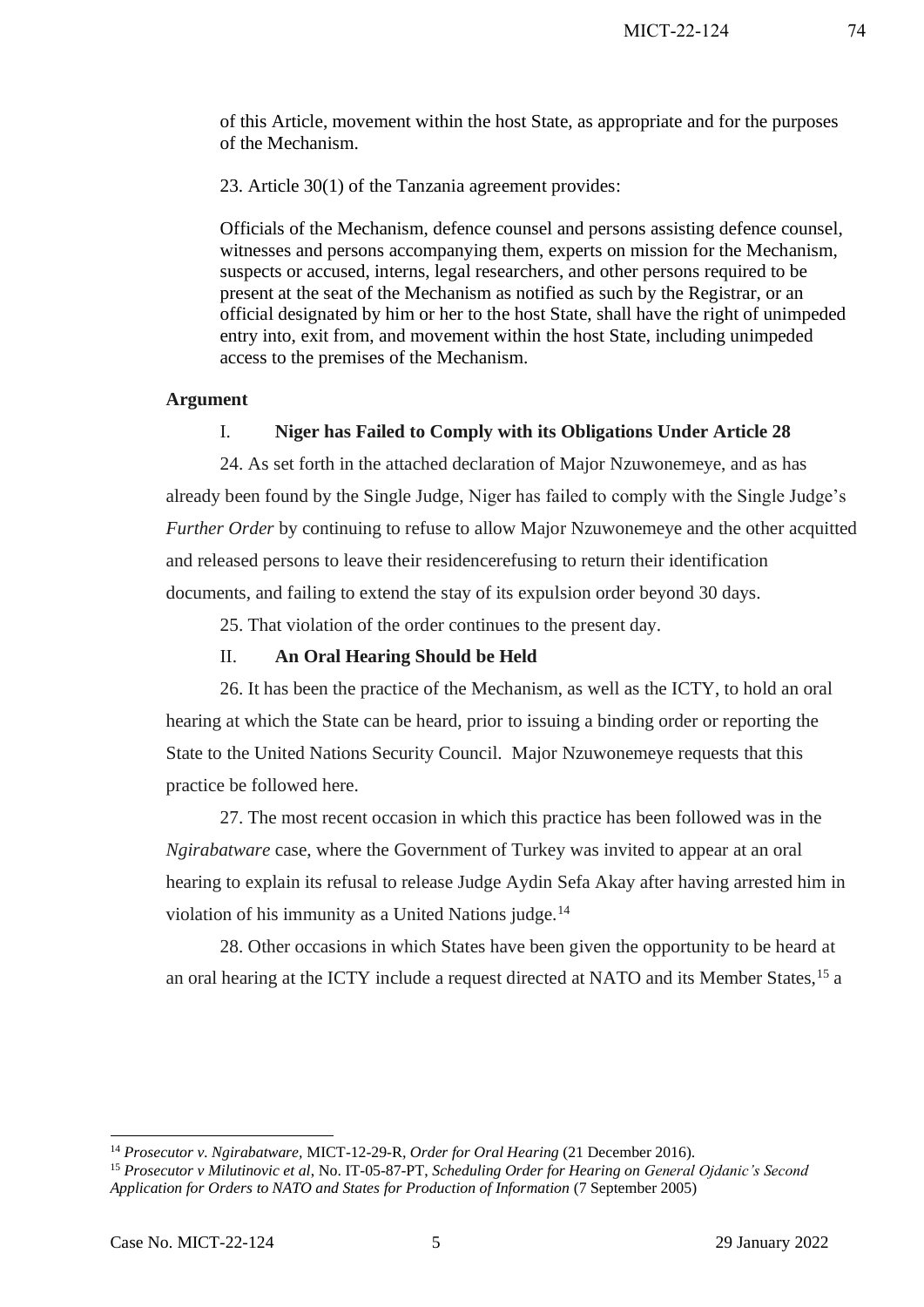group of States including Germany and France,<sup>16</sup> Venezuela,<sup>17</sup> and Bosnia and Herzegovina.<sup>18</sup>

29. Major Nzuwonemeye contends that an oral hearing in this case should be held due to the seriousness of the consequences flowing from Niger's failure to comply with the *Further Order* and, as in the case of Judge Akay, the deprivation of his liberty which resulted and continues to result from that failure to comply, as well as the need to ensure that Niger has a full opportunity to present its views before it is reported to the United Nations Security Council.

30. Major Nzuwonemeye further contends that as a party to the proceedings, he has a right to attend any oral hearing, and that his presence is necessary to rebut any factual assertions that may be made at the hearing by Niger.

31. Major Nzuwonemeye further requests that the Single Judge ensure his presence at any hearing by including provisions in the oral hearing order for his travel to and admission to the State in which the hearing is held pursuant to the applicable Headquarters Agreements. While the venue of the hearing is solely within the discretion of the Single Judge, Major Nzuwonemeye prefers that the hearing be held at the seat of the Mechanism in The Hague. His counsel, and any of the other seven counsel who may choose to join this motion, are all located in Europe or North America. They are working *pro bono* and may have to bear their own travel expenses. In addition, pandemic-related considerations make it safer for the Single Judge to travel to The Hague than to have the eight defence counsel travel to Arusha.

32. The presence of Major Nzuwonemeye and any of the other acquitted or released persons who may join this motion in The Hague would also alleviate the ongoing and unjust deprivation of liberty that they continue to endure in Niger and may provide better conditions for an ultimate resolution of their fate.

33. An urgent order for their transfer to the seat of the Mechanism before 2 February will also forestall any risk that Niger will expel Major Nzuwonemeye to Rwanda in the absence of the Mechanism having found another relocation country as provided for in Niger's *note verbale*.

<sup>16</sup> *Prosecutor v Karadzic*, No. IT-95-5/18-T, *Order Scheduling a Hearing pursuant to Rule 54 bis* (29 January 2010)

<sup>17</sup> *Prosecutor v Karadzic*, No. IT-95-5/18-T, *Order Scheduling a Hearing pursuant to Rule 54 bis (Bolivarian Republic of Venezuela)*(22 March 2011)

<sup>18</sup> *Prosecutor v Karadzic*, No. IT-95-5/18-T, *Order Scheduling a Hearing pursuant to Rule 54 bis (Bosnia and Herzegovina)*(7 September 2010)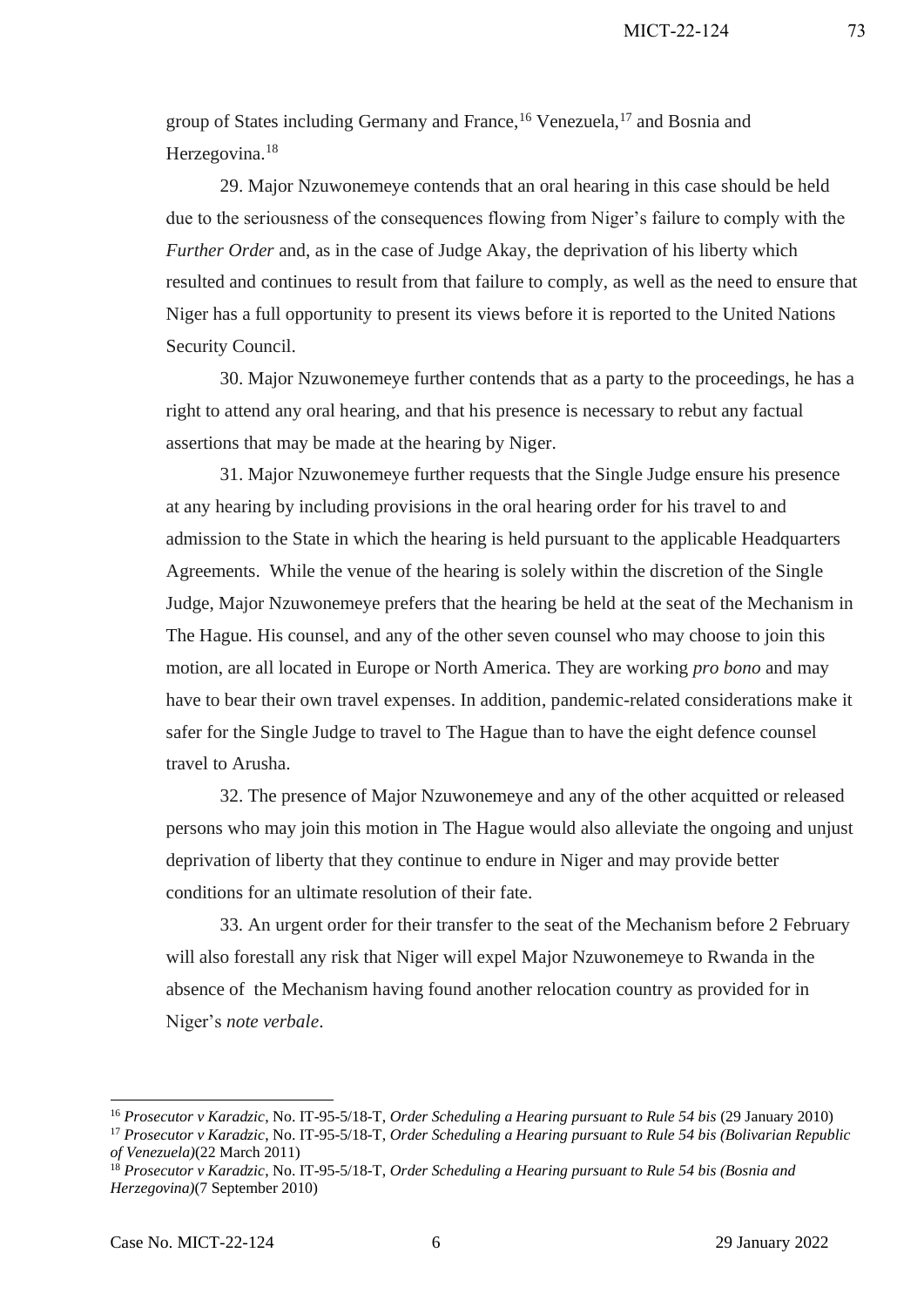#### **Conclusion**

34. For all of the above reasons, it is respectfully requested that the Single Judge (1) schedule an oral hearing on this motion; (2) direct the Registrar to transport Major Nzuwonemeye and any other acquitted or relocated persons joining in this motion to the applicable seat of the Mechanism on or before 2 February 2022, and (3) ultimately find that Niger has failed to comply with the *Further Order*, warranting a report of Niger's noncompliance being made by the President of the Mechanism to the United Nations Security Council.

Word Count: 2754

Respectfully submitted, ineon

PETER ROBINSON Counsel for Francois-Xavier Nzuwonemeye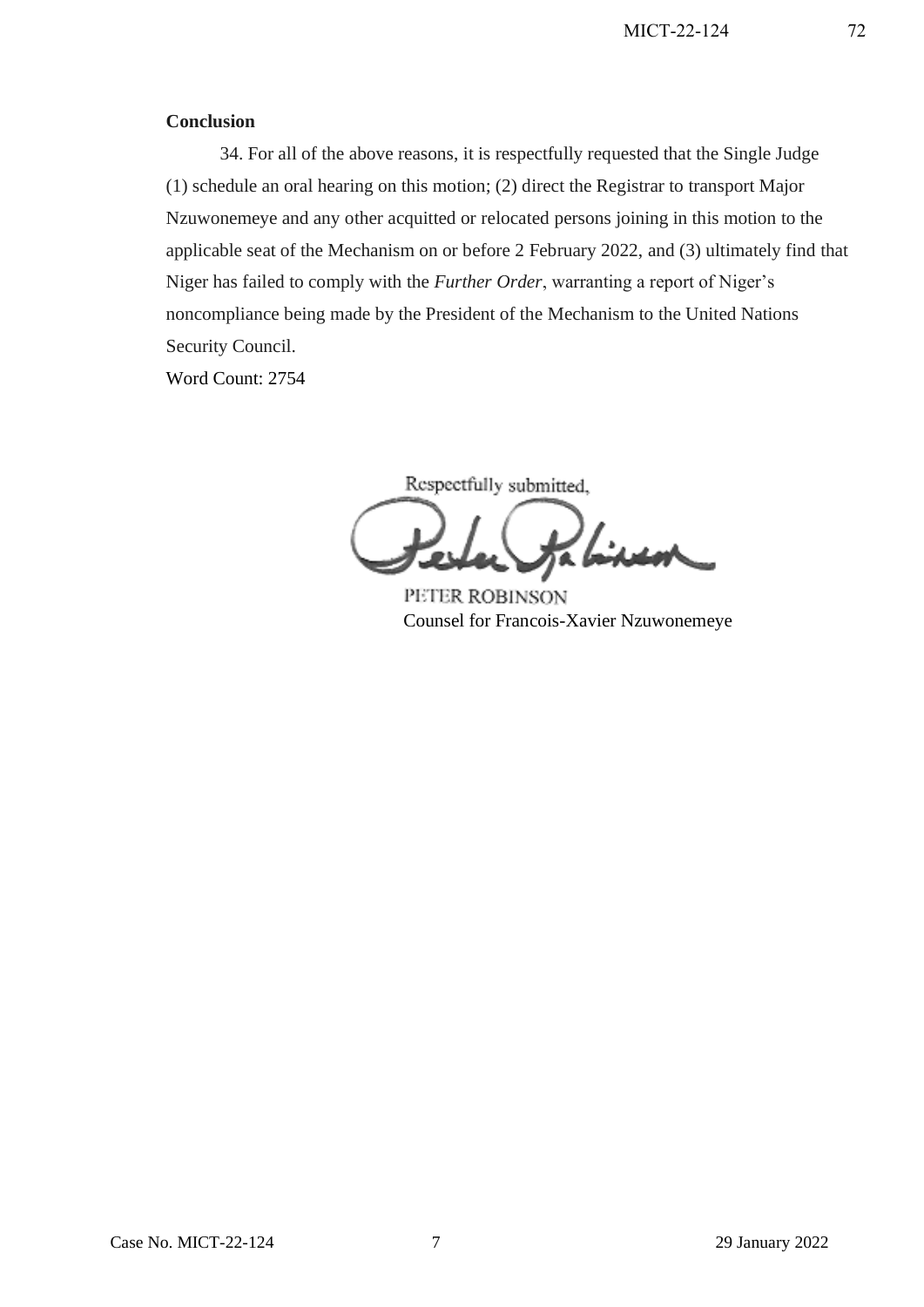# **ANNEX A**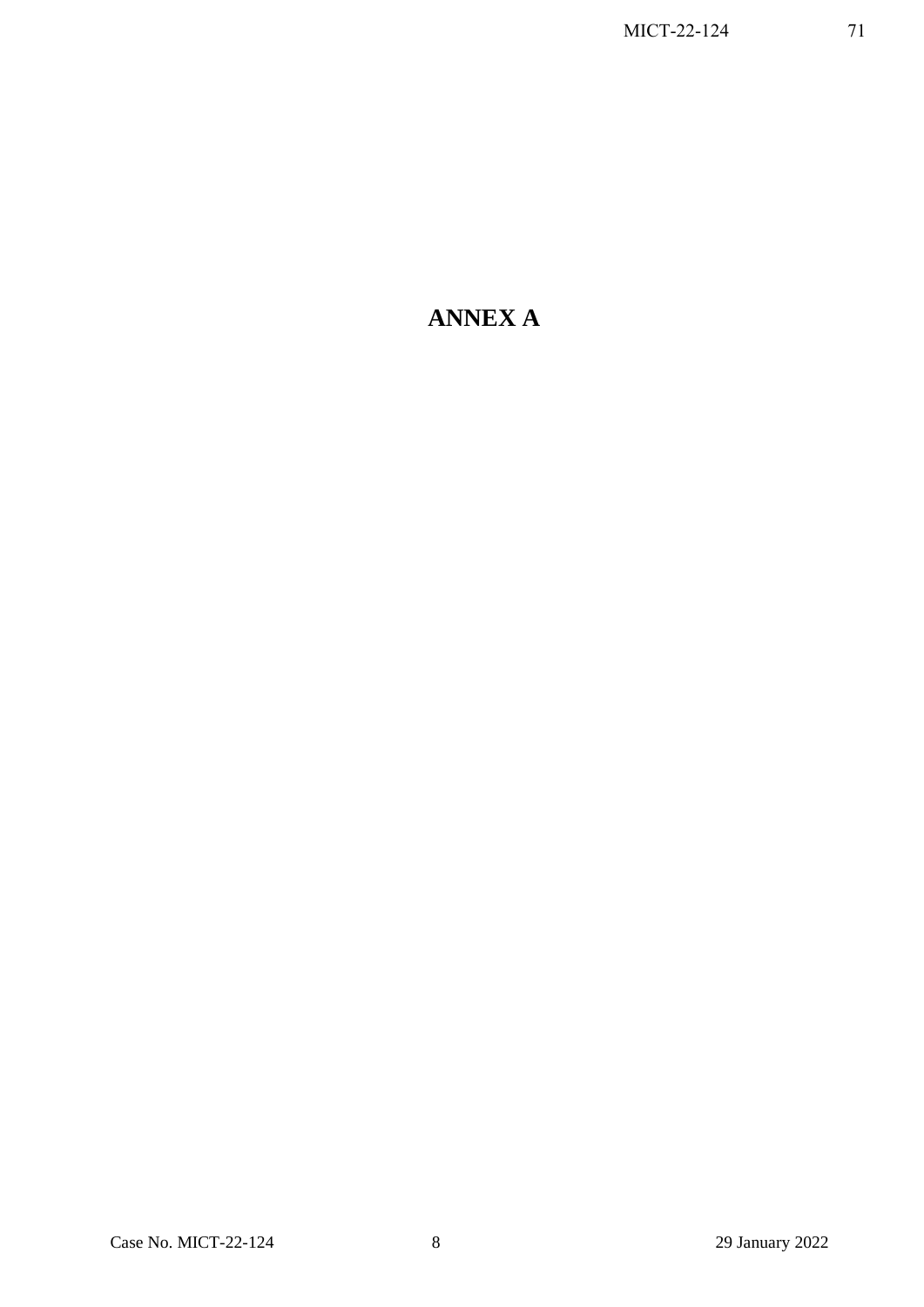MICT-22-124 70

### DECLARATION OF FRANCOIS-XAVIER NZUWONEMEYE

I, Francois-Xavier Nzuwonemeye, do hereby declare under penalty of perjury, that the following is true and correct:

1. I was acquitted by the International Criminal Tribunal for Rwanda ("ICTR") on 11 February 2014, after spending 14 years in detention.

2. Following my acquittal, I was released to live in a safe house in Tanzania with the financial and diplomatic assistance of the ICTR, and later the International Residual Mechanism for the Criminal Tribunals ("IRMCT"). Since then, I have been engaged in a years-long effort to reunite with my family, who are citizens and residents of France.

3. On 18 November 2021, I was informed for the first time about a possible relocation to Niger pursuant to an agreement between the Government of Niger and the IRMCT entered into three days earlier. In the agreement, Niger accepted to relocate me within its territory and committed to granting me residence documents and permanent residence status.

4. I agreed to the terms of the relocation. On 5 December 2021, I was transferred to Niger by the IRMCT along with seven other acquitted or released persons.

5. Upon my arrival, I was provided with an identity document by the government of Niger. However, the government subsequently requested that I return that document, telling me that corrections needed to be made to it.

6. On 22 December 2021, the Government of Niger posted armed policemen at the residence where I and the other acquitted or released persons were living and prevented us from leaving the residence.

7. On 27 December 2021, I was served with a "definitive expulsion order" issued by the authorities of Niger, formally requiring me and the other seven acquitted and released persons to leave the territory of Niger within 7 days, on or before 3 January 2022 for "diplomatic reasons".

8. On 25 January 2022, the courts of Niger dismissed an application brought by my fellow acquitted and released persons and I for restoration of our freedom of movement and identification documents.<sup>19</sup>

 $19$  The order from the court in Niger is attached as Annex (1) to this declaration.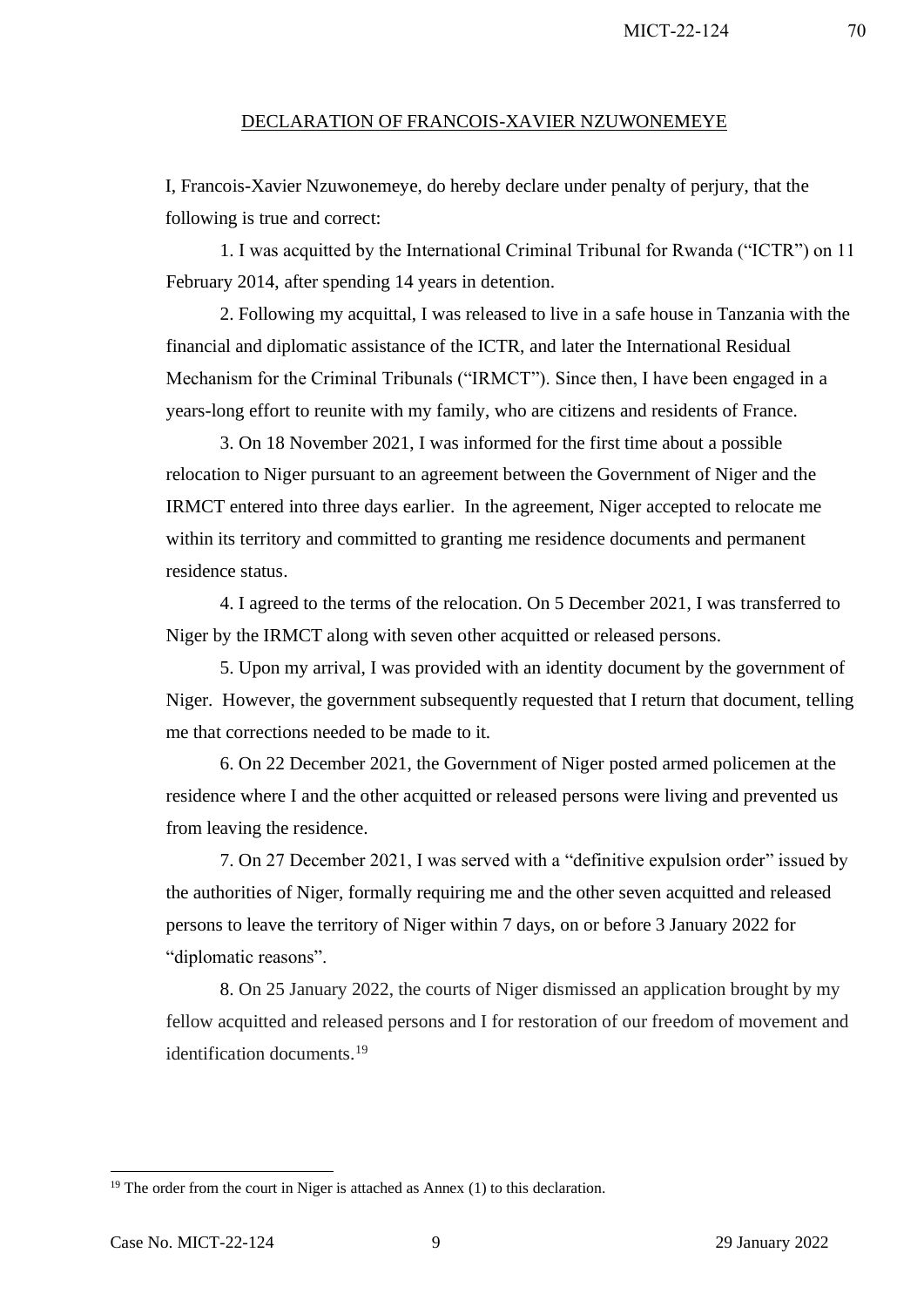9. As of the date of the signing of this declaration, I and my fellow acquitted and released persons have not been able to leave the house in Niamey since 22 December 2021 and have not had our identification documents returned to us.

10. I fear that I and my fellow acquitted and released persons will be expelled to Rwanda when the stay of the expulsion order expires on 2 February 2022. I have a genuine fear of persecution in Rwanda as a result of my position in the Rwandan Armed Forces during the genocide and the attitude of the Rwandan government towards leaders of those armed forces and other leaders of the regime of President Juvenal Habyarimana.

11. I am willing to testify to any and all of these facts, as well as to answer any questions of the Single Judge, at an oral hearing on this motion. I would like to be present at any such hearing and believe my presence is essential for my counsel to adequately represent me.

12. I greatly appreciate all the efforts that the Registrar of the Mechanism, Abubacarr Tambadou, and his staff, have made to solve this crisis. However, absent the relief sought in this motion by 2 February 2022, I fear being expelled to Rwanda.

\_\_\_\_\_\_\_\_\_\_\_\_\_\_\_\_\_\_\_\_\_\_\_\_\_\_\_\_\_\_\_\_\_\_\_\_

DATED: 29 January 2022 at Niamey, Niger.

Miamoy January 29, 2022 Shave nead the sectionation of Trancers Navier<br>Kywonemeye attached as Anner A to the motion<br>to Refort the Government of Kiger to the United<br>Nations Security Council and for an one hearing<br>and " declare under from the perfu Dated: 29 Lanuary 2022 Foançois Xavier Buwonen e MONDIER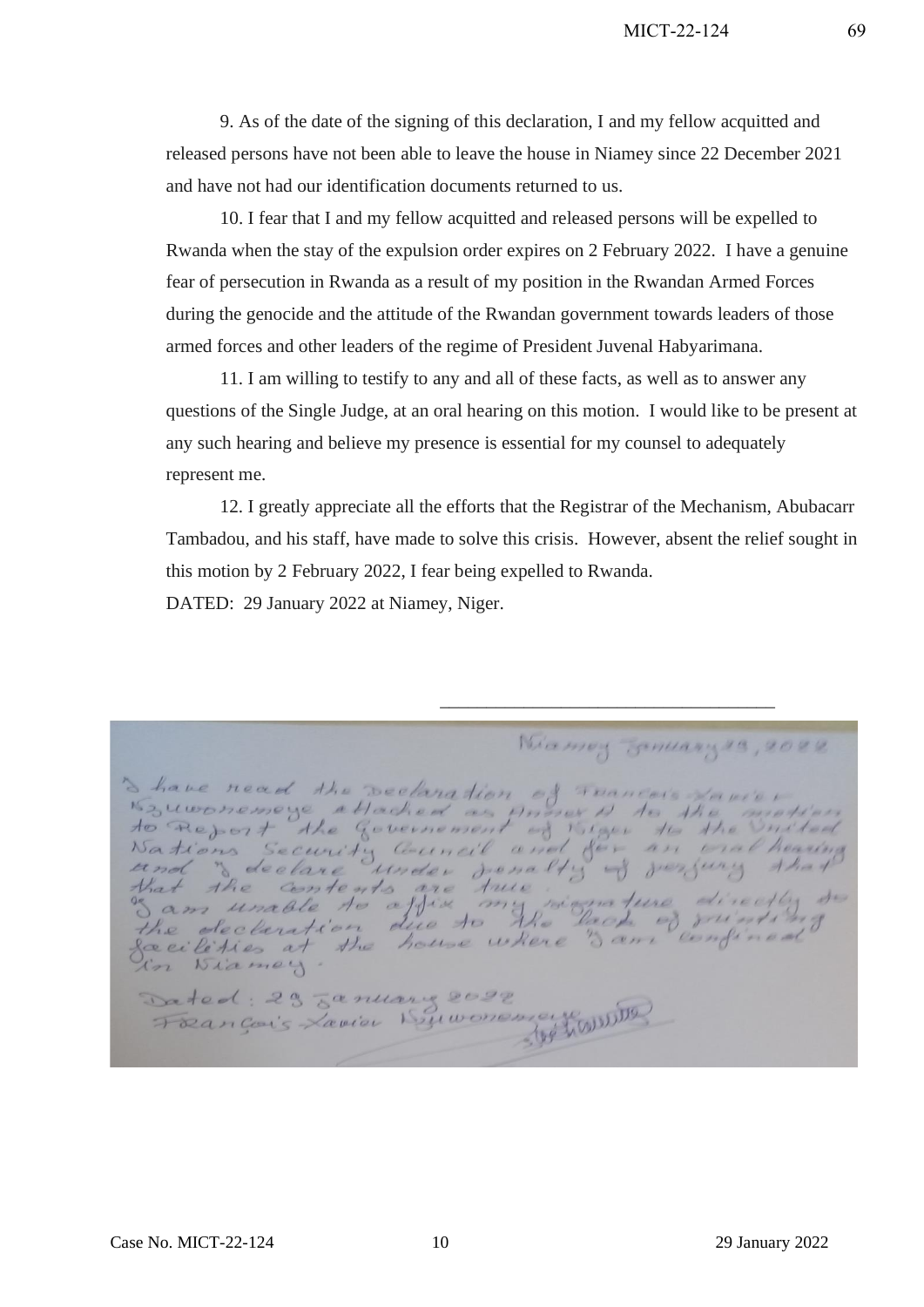## **ANNEX 1**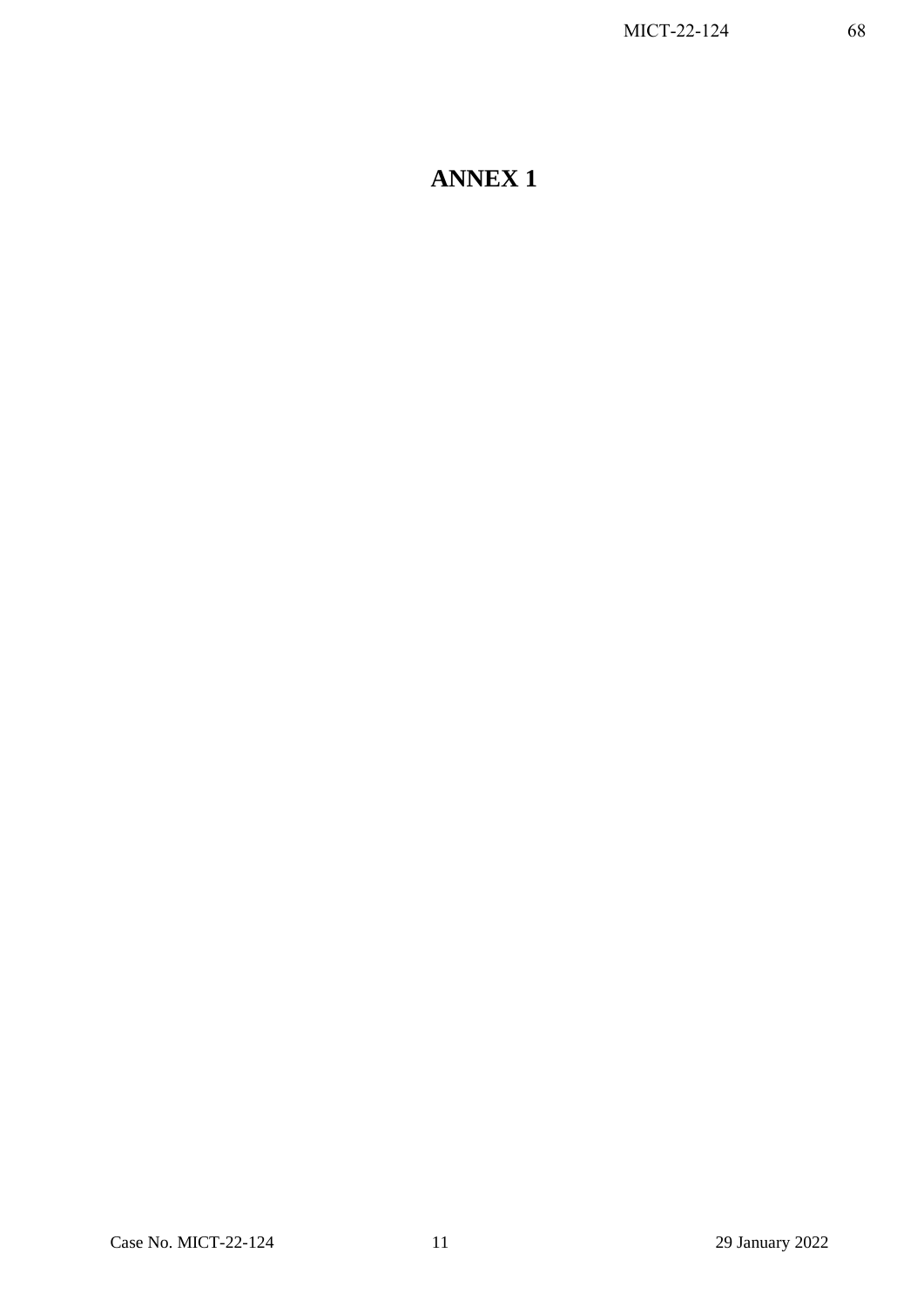## **REPUBLIQUE DU NIGER** COUR D'APPEL DE NIAMEY TRIBUNAL DE GRANDE INSTANCE **HORS CLASSE DE NIAMEY**

## **ATTESTATION D'ORDONNANCE RENDUE**

Je soussigné Greffier en chef du Tribunal de Grande Instance Hors Classe de Niamey, atteste par la présente que ledit Tribunal en son audience de référé de Niamey, alleste par la presente que louit mountaine en en la teneur suit dans l'affaire :

**ZIGIRONYIRAZO PROTAIS NZUWONEMEYE FRANÇOIS** NTEZIRYAYO ALPHONSE **MUVUNYI THARCISSE NTAGERURA ANDRE NSENGIYUMVA ANATOLE** MUGIRANEZA PROSPER **SAGAHUTU INNOCENT CONTRE ETAT DU NIGER** 

## LE JUGE DES REFERES

Statuant publiquement, contradictoirement en matière de référé et en premier ressort:

- emier ressort :<br>- Constate que le juge de permanence du mécanisme international résiduel des tribunaux pénaux des Nations Unies a, par décision MICT-22-124 du 14 janvier 2022, tranché le litige entre les parties ;
- Dit en conséquence que la présente procédure est devenue sans objet;
- Condamne les demandeurs aux dépens ;
- Condamne les demandeurs des reports. appel de la présente décision, à compter de son prononcé, par exploit d'huissier devant la Cour d'Appel de Niamey.

En foi de quoi la présente attestation a été délivrée à Maitre HAMADOU Kadidiatou, sur sa requête, pour servir et valoir ce que de droit.